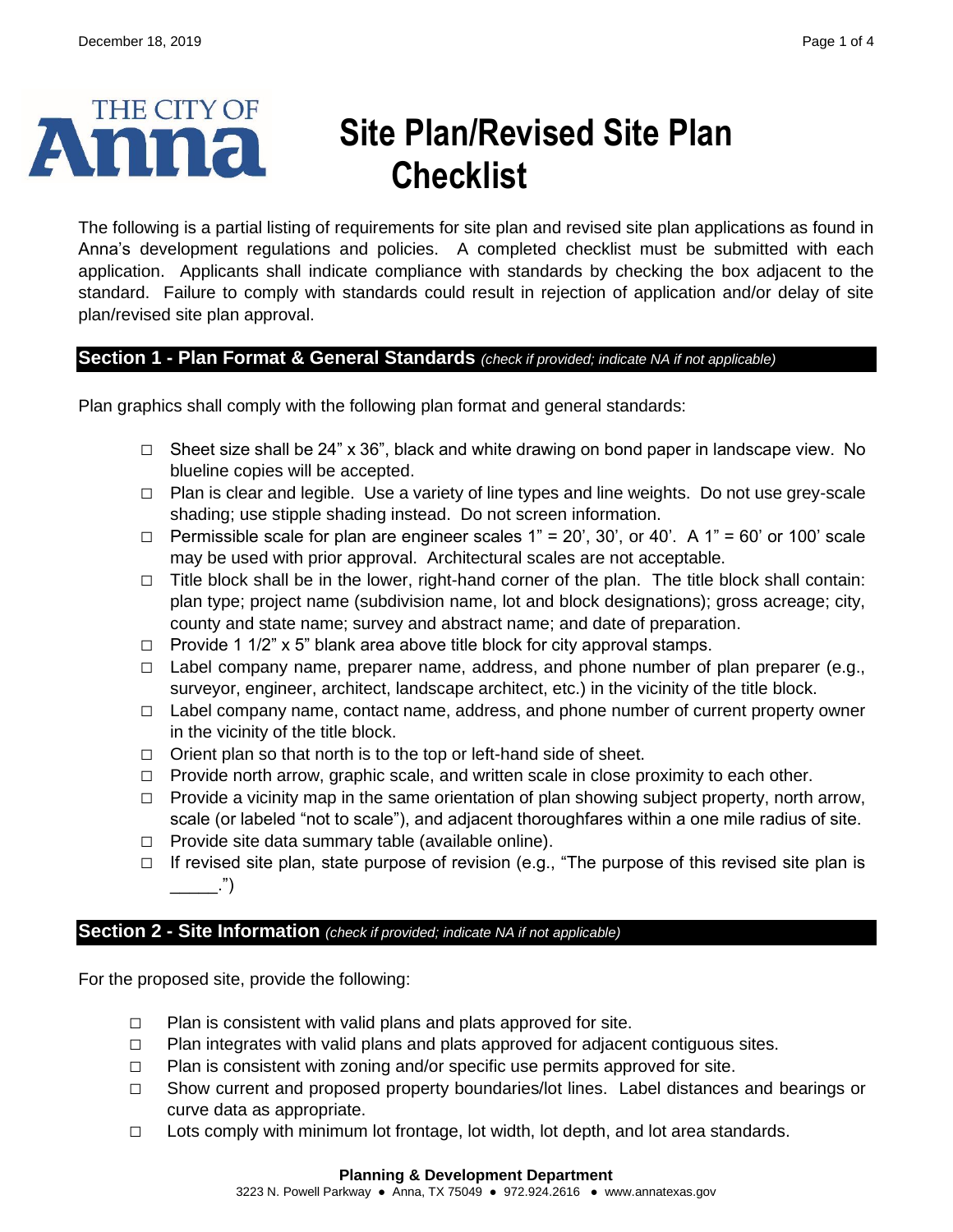- **□** Label proposed lot and block designations.
- **□** Label lot area for each lot in acres and square feet.
- **□** Dimension property boundaries to nearest intersecting streets or driveways.
- **□** Show and label existing topography at one-foot contours referenced to sea-level datum.
- **□** Show and label proposed topography at one-foot contours referenced to sea-level datum. Spot elevations may be used but cannot substitute for contours.
- **□** Show and label floodplains, drainage ways, and creeks.
- **□** Show and label front, side, and rear yard building setbacks.
- **□** Show and label existing and proposed buildings. Provide general building dimensions and distances between buildings.
- **□** For each building, label proposed use, gross building area (square feet), building height (# of stories), and building height (in feet to tallest element of the building).
- **□** If proposed lot is adjacent to or contains 100-year developed condition floodplain, label each building's minimum finish floor elevation.
- **□** Show and label vehicle circulation lanes, private drives, fire lanes, and driveways. Label as existing or proposed. Shade fire lanes with a ten percent stipple pattern; do not use greyscale shading. Dimension pavement widths, R.O.W., and/or easement widths, driveway throat widths, radii, and distances between driveways and intersecting streets. Label pavement construction (e.g., asphalt, concrete, etc.).
- **□** Show a minimum of two points of vehicular access.
- **□** Show, label, and dimension visibility access maintenance (VAM) easements and corner clips.
- **□** Cross-access circulation lanes within easements are provided between lots.
- **□** Show, label, and dimension drive-through lanes including all stops (menu boards, windows, etc.) and stacking.
- **□** Vehicle circulation lanes, private drives, fire lanes, and driveways are consistent with site's Traffic Impact Analysis.
- **□** Show parking areas. Label as existing or proposed. Label pavement construction (e.g., asphalt, concrete, etc.). Dimension parking spaces and label number of spaces per tier of parking. Show and label accessible parking spaces including accessible passenger loading zones and routes. Show, label, and dimension required off-street loading spaces
- **□** Dead-end parking does not exceed six parking spaces in depth.
- **□** Show and label offsite parking. Dimension distance from offsite parking to nearest facility offsite parking will support.
- **□** Show and label landscape areas. Do not use tree stamps.
- **□** Show, label, and dimension (width) required landscape buffer. Do not use tree stamps.
- **□** Show existing and proposed water utilities and associated easements. Dimension easement widths. Label line sizes. Show and label water meters and provide identification symbols. Show and label valves, Fire Department connections, fire hydrants, detector check vaults, and other associated structures.
- **□** Provide water meter schedule. Schedule should contain meter symbol identification, meter type (domestic or irrigation), meter size, quantity of meters, note if existing or proposed meters and note associated sanitary sewer size (or "not applicable" if for irrigation meter). Do not include Fire Department services.
- **□** Show existing and proposed sanitary sewer utilities and associated easements. Dimension easement widths. Label line sizes. Label cleanouts, manholes, and other associated structures.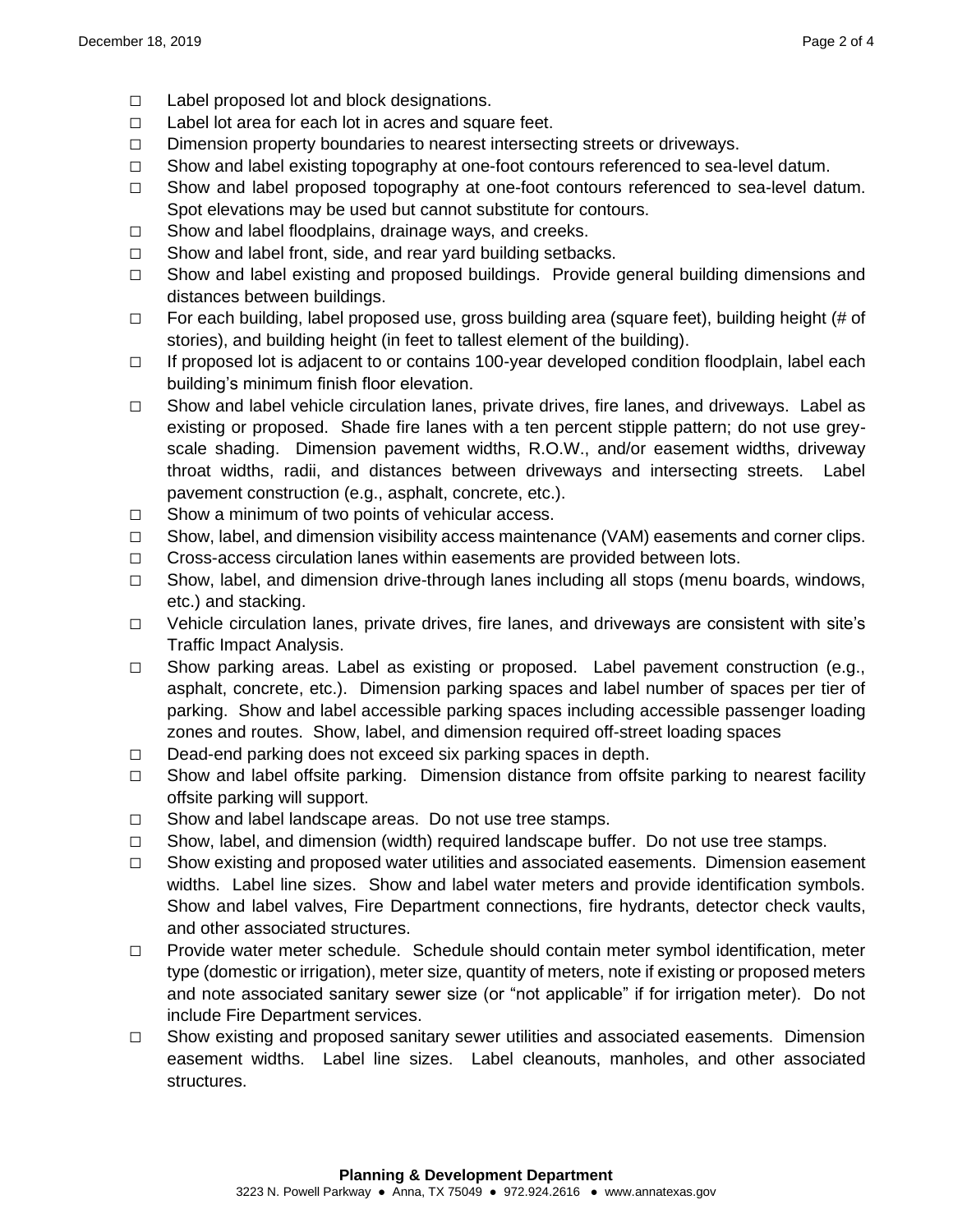- **□** Show existing and proposed storm sewer utilities and associated easements. Dimension easement widths. Label line sizes. Label culverts, inlets, junction boxes, and other associated structures.
- **□** Show and label 100-year developed condition floodplain.
- **□** Show and label floodway and drainage easement including access and maintenance easement.
- **□** Dimension solid waste container enclosures. Provide interior dimensions and label enclosure screening. Example: "Seven-foot masonry screening wall to match building with seven-foot solid metal gates".
- **□** Show, label, and dimension open storage areas including required screening and pavement construction (e.g. asphalt, concrete, etc.).
- **□** Show and label above ground and underground fuel storage tanks. Label fuel tank capacities.
- **□** Show and label emergency electrical generators. Label fuel type and tank capacity. Indicate location for refueling vehicles. Add note: "Tentative location of emergency electrical generator. Location may change subject to compliance with zoning, building, fire, and noise regulations."
- **□** Show and label type and height of screening walls, retaining walls, headlight screens, and/or living screens. For living screens, state plant type, size, and spacing.
- **□** Show and label type and height of fences and gates.

## **Section 3 - R.O.W., Street Design, & Access Information** *(check if provided; indicate NA if not applicable)*

Provide the following R.O.W., street design, and access information for roadways within the site and contiguous to the site:

- **□** Show public, semi-private, and private streets. Show and dimension R.O.W. and/or easement widths, pavement widths, and street centerlines. Label as existing or proposed. Label street names. Label pavement construction (e.g., asphalt, concrete, etc.).
- **□** Show and dimension median openings. Label as existing or proposed. Dimension distances between median openings and distances to nearest offsite median openings.
- **□** Show and dimension left turn lanes and deceleration lanes with associated storage and transition areas. Label as existing or proposed.
- **□** Show driveways. Label as existing or proposed. Dimension driveway throat widths, driveway radii, and distances between driveways and intersecting streets.
- **□** Streets, median openings, turn lanes, deceleration lanes, and driveways are consistent with site's Traffic Impact Analysis.
- **□** Show and dimension sidewalks and barrier-free ramps. Label as existing or proposed.
- **□** Show and label existing topography at one-foot contours referenced to sea-level datum.
- **□** Show on-street parking. Label as existing or proposed. Label pavement construction (e.g., asphalt, concrete, etc.). Dimension parking spaces and label number of spaces per tier of parking. Show and label accessible parking spaces and accessible passenger loading zones.